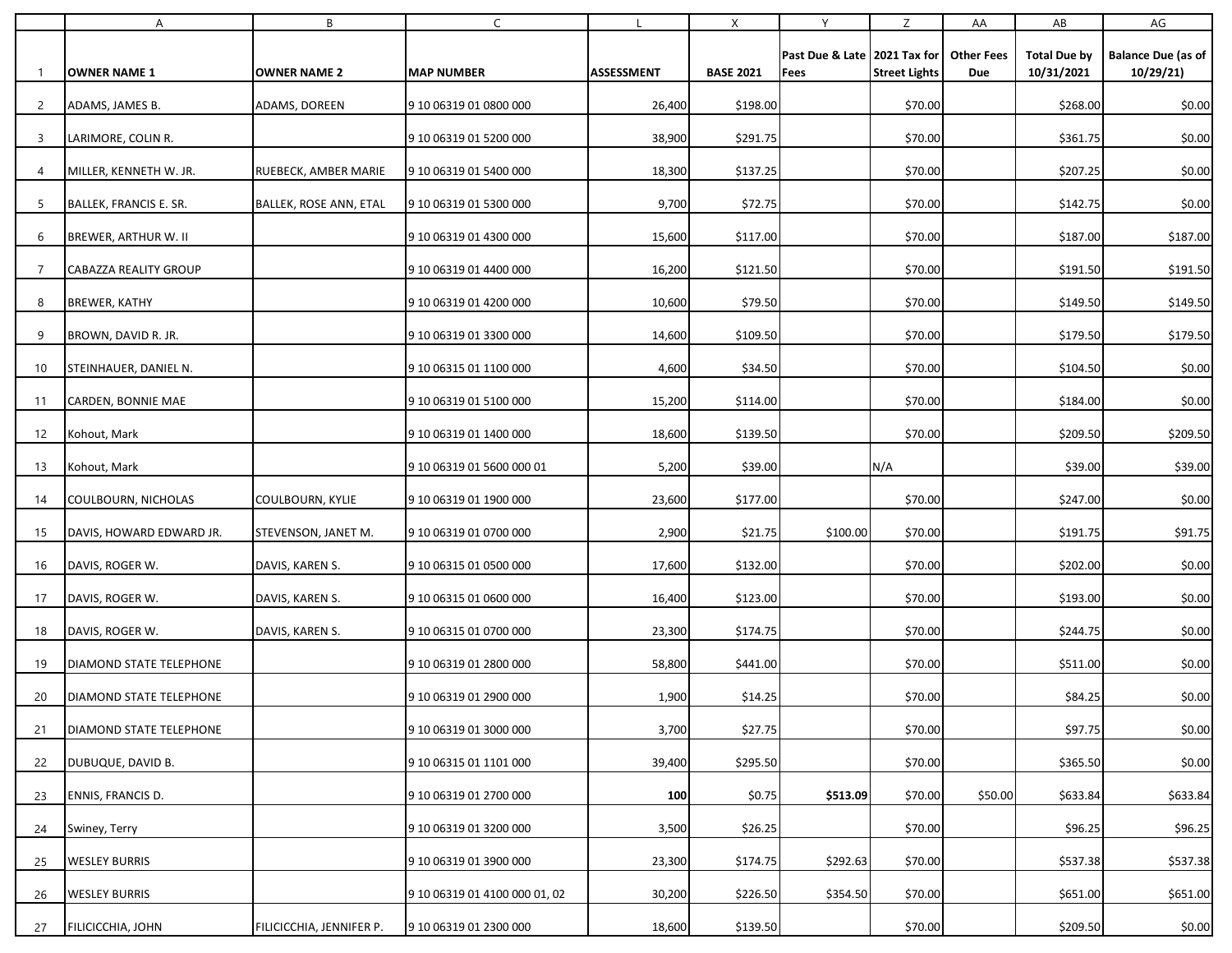|                | A                                   | B                        | $\mathsf{C}$                                     |                   | X                | Y                                      | Z                    | AA                       | ${\sf AB}$                        | AG                              |
|----------------|-------------------------------------|--------------------------|--------------------------------------------------|-------------------|------------------|----------------------------------------|----------------------|--------------------------|-----------------------------------|---------------------------------|
| $\overline{1}$ | <b>OWNER NAME 1</b>                 | <b>OWNER NAME 2</b>      | <b>MAP NUMBER</b>                                | <b>ASSESSMENT</b> | <b>BASE 2021</b> | Past Due & Late   2021 Tax for<br>Fees | <b>Street Lights</b> | <b>Other Fees</b><br>Due | <b>Total Due by</b><br>10/31/2021 | Balance Due (as of<br>10/29/21) |
| 28             | FILICICCHIA, JOHN H.                | FILICICCHIA, JENNIFER P. | 9 10 06319 01 2100 000                           | 29,500            | \$221.25         |                                        | \$70.00              |                          | \$291.25                          | \$0.00                          |
| 29             | FINCH-COLLINS, DANICA K.            |                          | 9 10 06319 01 4800 000<br>9 10 06319 01 4900 000 | 21,000            | \$157.50         |                                        | \$70.00              |                          | \$227.50                          | \$0.00                          |
| 30             | FOX, JAMES A.                       | FOX, CHARLOTTE L.        | 9 10 06315 01 0900 000                           | 69,300            | \$519.75         |                                        | \$70.00              |                          | \$589.75                          | \$0.00                          |
| 31             | MARSHALL, HANNAH                    | Need PO Box #            | 9 10 06319 01 1600 000                           | 40,300            | \$302.25         |                                        | \$70.00              |                          | \$372.25                          | \$0.00                          |
| 32             | <b>GRAVES, ROBERT</b>               |                          | 9 10 06319 01 2000 000                           | 17,700            | \$132.75         |                                        | \$70.00              |                          | \$202.75                          | \$0.00                          |
| -33            | GREENE, RAYMOND F.                  | GREENE, BEVERLY A.       | 9 10 06315 01 0400 000                           | 16,900            | \$126.75         |                                        | \$70.00              |                          | \$196.75                          | \$0.00                          |
| -34            | HARTLY METHODIST CHURCH             |                          | 9 10 06315 01 1500 000                           |                   | 0 Exempt         |                                        |                      |                          | \$0.00                            | \$0.00                          |
| 35             | HARTLY METHODIST EPISCOPAL<br>CH    |                          | 9 10 06319 01 1300 000                           |                   | 0 Exempt         |                                        |                      |                          | \$0.00                            | \$0.00                          |
| 36             | HARTLY SCHOOL DIST.                 |                          | 9 10 06319 01 0400 000                           |                   | 0 Exempt         |                                        |                      |                          | \$0.00                            | \$0.00                          |
| 37             | HARTLY VOLUNTEER FIRE CO.           |                          | 9 10 06315 01 1400 000                           |                   | 0 Exempt         |                                        |                      |                          | \$0.00                            | \$0.00                          |
| 38             | HARTLY VOLUNTEER FIRE CO. INC.      |                          | 9 10 06315 01 1300 000                           |                   | 0 Exempt         |                                        |                      |                          | \$0.00                            | \$0.00                          |
| 39             | FAMILY DOLLAR - LEASE<br>ACCOUNTING |                          | 9 10 06319 01 0200 000                           | 205,800           | \$1,543.50       |                                        | \$70.00              | \$300.00                 | \$1,913.50                        | \$1,913.50                      |
| 40             | J & L MILLER FARMS, LLC             | C/O JOHN & LOIS MILLER   | 9 10 06319 01 0500 000                           | 14,600            | \$109.50         |                                        | \$70.00              |                          | \$179.50                          | \$0.00                          |
| 41             | JACKSON, DEANNA L.                  | JACKSON, GORDON E.       | 9 10 06319 01 0900 000                           | 28,900            | \$216.75         |                                        | \$70.00              |                          | \$286.75                          | \$0.00                          |
| 42             | KINGDOM KIDS DAYCARE, INC.          |                          | 9 10 06315 01 0300 000                           | 800               | \$6.00           |                                        | \$70.00              |                          | \$76.00                           | \$76.00                         |
| 43             | MAGUIRE, MARK A.                    | MORRIS, AMY E.           | 9 10 06319 01 3500 000                           | 300               | \$2.25           |                                        | \$70.00              |                          | \$72.25                           | \$72.25                         |
| 44             | <b>STEPHENS, MARCUS S</b>           |                          | 9 10 06319 01 1700 000                           | 39,900            | \$299.25         |                                        | \$70.00              |                          | \$369.25                          | \$0.00                          |
| 45             | MARYLAND STATE OF, USE OF           |                          | 9 10 06319 01 4000 000                           |                   | \$0.00           |                                        | \$0.00               |                          | \$0.00                            | \$0.00                          |
| 46             | MCL ENTERPRISE, LLC HFLC)           |                          | 9 10 06319 01 3700 000                           | 195,500           | \$1,466.25       |                                        | \$70.00              |                          | \$1,536.25                        | \$0.00                          |
| 47             | MORRIS, KATHY A.                    |                          | 9 10 06319 01 2600 000                           | 800               | \$6.00           |                                        | \$70.00              |                          | \$76.00                           | \$0.00                          |
| 48             | MORRIS, RAYMOND H. JR.              | MORRIS, SUZANNE K.       | 9 10 06319 01 3600 000                           | 23,700            | \$177.75         |                                        | \$70.00              |                          | \$247.75                          | \$0.00                          |
| 49             | MORRIS, RAYMOND K.                  | MORRIS, CANDY E.         | 9 10 06319 01 2500 000                           | 500               | \$3.75           |                                        | \$70.00              |                          | \$73.75                           | \$73.75                         |
| 50             | NAZELROD, JUDY P.                   |                          | 9 10 06315 01 0200 000                           | 68,400            | \$513.00         |                                        | \$70.00              |                          | \$583.00                          | \$0.00                          |
| 51             | NORRIS, JAMES JR.                   | NORRIS, VICTORIA B.      | 9 10 06319 01 3400 000                           | 37,300            | \$279.75         |                                        | \$70.00              |                          | \$349.75                          | \$0.00                          |
| 52             | RYDEN, JOHN V.                      |                          | 9 10 06319 01 4700 000                           | 21,400            | \$160.50         |                                        | \$70.00              |                          | \$230.50                          | \$0.00                          |